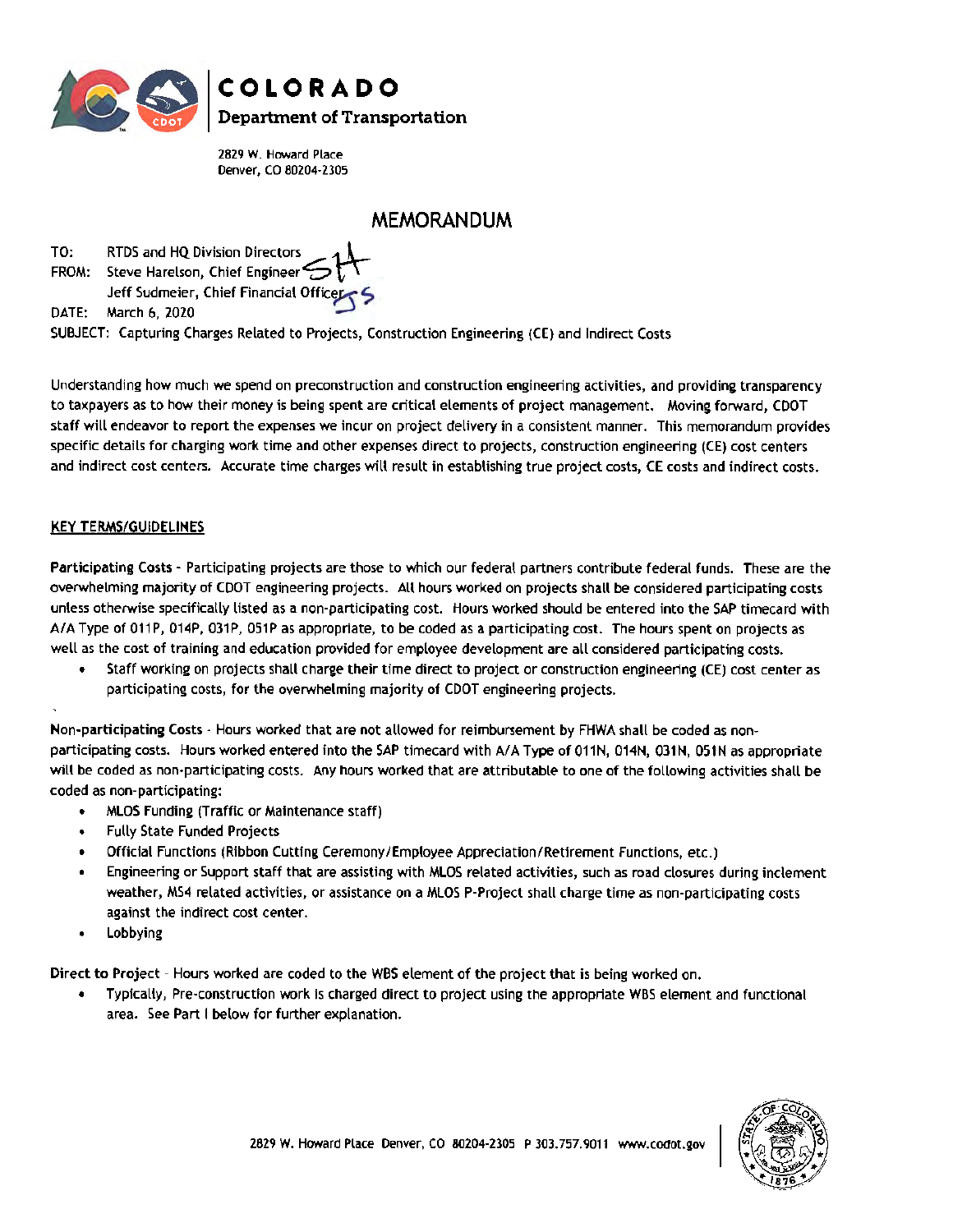- If staff is working on a **CE** categorically exempt (CE Pool Exempt) project, such as a Colorado Bridge Enterprise project, or ER project, all time charges including construction engineering charges shall be charged direct to project using the appropriate WBS element (XXXXX.20.10).
- Any COOT staff spending more than one hour throughout the month on a specific project shall charge the time spent on that project's activity direct to project. For example, if staff are meeting for one hour or more for a specific project, the time spent for that meeting shall be charged direct to project. This could require the hours worked within the month for previous weeks to be adjusted and charged direct to project. If there are questions regarding the project, consult your supervisor and/or project manager for additional guidance.

MLOS **Staff** - All MLOS staff shall charge their time to the appropriate MLOS cost center unless specifically working directly on a project for one hour or more multiple times throughout the month. MLOS staff are expected to charge their time to a project WBS when working on a project.

**Project Scoping** - The direction for alt project scoping is to budget design funding into the project prior to beginning scoping activities so that staff time can properly be charged direct to project. Jf this is not possible, scoping can be charged to the home indirect cost center using the scoping functional area code if design funding is not yet available to charge direct to project. This is an exception to the preferred direct to project charging.

**Local Agency Costs** - All local agency costs shalt be coded to the indirect cost center using the Local Agency functional area code.

COOT **Employee Leave** - Any leave (sick, vacation, admin, etc.) taken by a COOT employee shall be entered into the SAP timecard with the appropriate A/A Type using the employee's home cost center, leave should not be charged to a project WBS.

Timecard Completion and Approval - Employee timecards shall be completed and approved in a timely manner. It is recommended that timecards be completed and approved on a weekly basis. Adjustments to the timecard can be completed for prior weeks as long as it is within the same calendar month. If adjustments are made post approval, the employee should alert their timecard approver that changes have been made.

SAP System Errors - If there are questions about how to correctly charge time or if an error is received when charging time to a project, the employee's supervisor should be consulted for additional guidance. Any timekeeping technical questions can be directed to the Timekeeper for the unit.

# **PART** I **(PRE-CONSTRUCTION ACTIVITIES DIRECTLY CHARGEABLE TO PROJECTS)**

The following phases are sub-classifications of pre-construction: Design (D), Right of Way (R), Utility (U), Environmental (E), and Miscellaneous (M).

The attached documents by region will provide additional details on the functional area codes that are to be used when coding time.

#### Right of Way (ROW)

Prior to the ROW Plan Review (ROWPR) meeting, all ROW staff time and consultant charges shall be charged to the D phase of the specific project using the functional area code for ROW. Once the ROWPR meeting has been conducted and

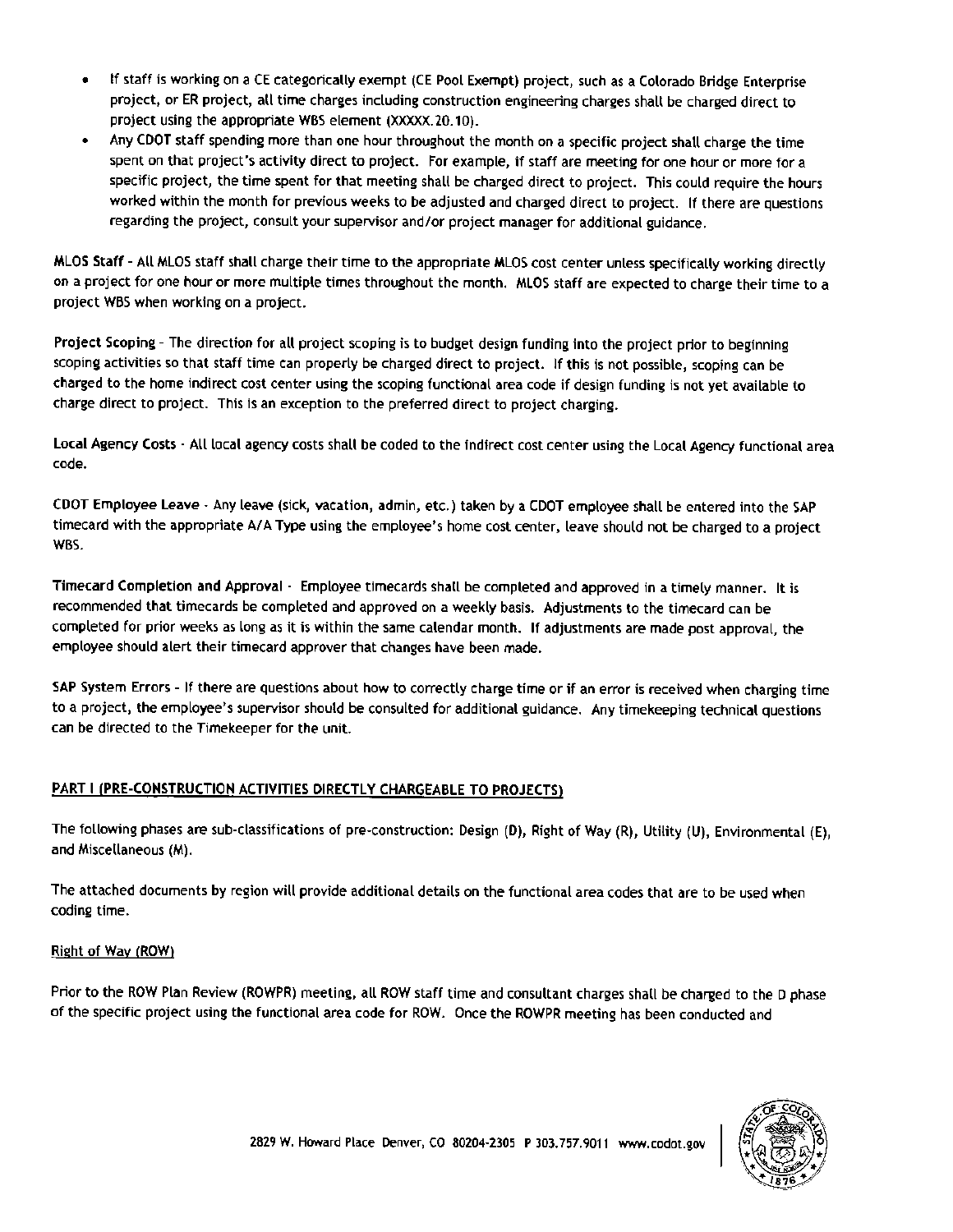acquisition needs have been identified, staff time for ROW appraisal and acquisition relocation shall be determined and budgeted to the R phase of the project. ROW charges for local agency projects shall be charged to the indirect cost center using the Local Agency functional area code.

## Utility

All staff time for utility work specific to projects shall be charged to the D phase of the project using the functional area code for Utilities. The U phase is intended only for actual costs of relocating utilities and should not include any time charges.

## Design

All design functions including most specialty groups that work on projects shall charge staff time to the D phase and use the applicable functional area code. The specialty groups that should charge time to the D phase may include but are not limited to Bridge, Traffic, Environmental, Utilities, Hydraulics, ROW, and Surveying. If your specialty does not have a specific functional area code, such as the Business Office or EEO Support, then functional area 1720 should be used for timesheet coding.

Any hours worked related to the construction project after bids are opened and meet the requirements of the award shall be charged to the construction engineering (CE) cost center using the applicable functional area code. Once a project has proceeded to advertisement the Business Office will open the construction WBS (XXXXX.20.10 direct to project or XXXXX. 20.20 CE cost center) to allow staff time charges, and lock the design phase WBS to prevent staff time charges to the D Phase. In instances where charges to the D phase will continue after the project has been awarded, the project manager may request that the business office unlock the D phase with program engineer approval.

## Environmental

All environmental work specific to projects, including all NEPA activities, shall be charged to the specific project. Consultant Task Order as well as COOT staff time charges for work related to categorical exclusions shall be charged to the D phase using the Environmental functional area code. Staff time charges for work related to Environmental Assessments or Environmental Impact Statements shall be budgeted and charged to the E phase.

# Miscellaneous

The miscellaneous phase shall be used to charge staff time for activities related to a study or grant writing. Examples can include a PEL (Planning and Environmental Linkage) that does not result in an Environmental Clearance, or any other type of study that is not immediately anticipated to result in specific design or construction activities. For example, a corridor freight study, safety study, or intersection study, etc.

# Phase Closure Dates

The projected phase closure dates, based on the award date are as follows:

- ROW 6 months after award
- Utility 6 months after acceptance
- Design 30 days after award, plus current months' payroll
- Environmental 6 months after signed decision document
- Miscellaneous 6 months after award

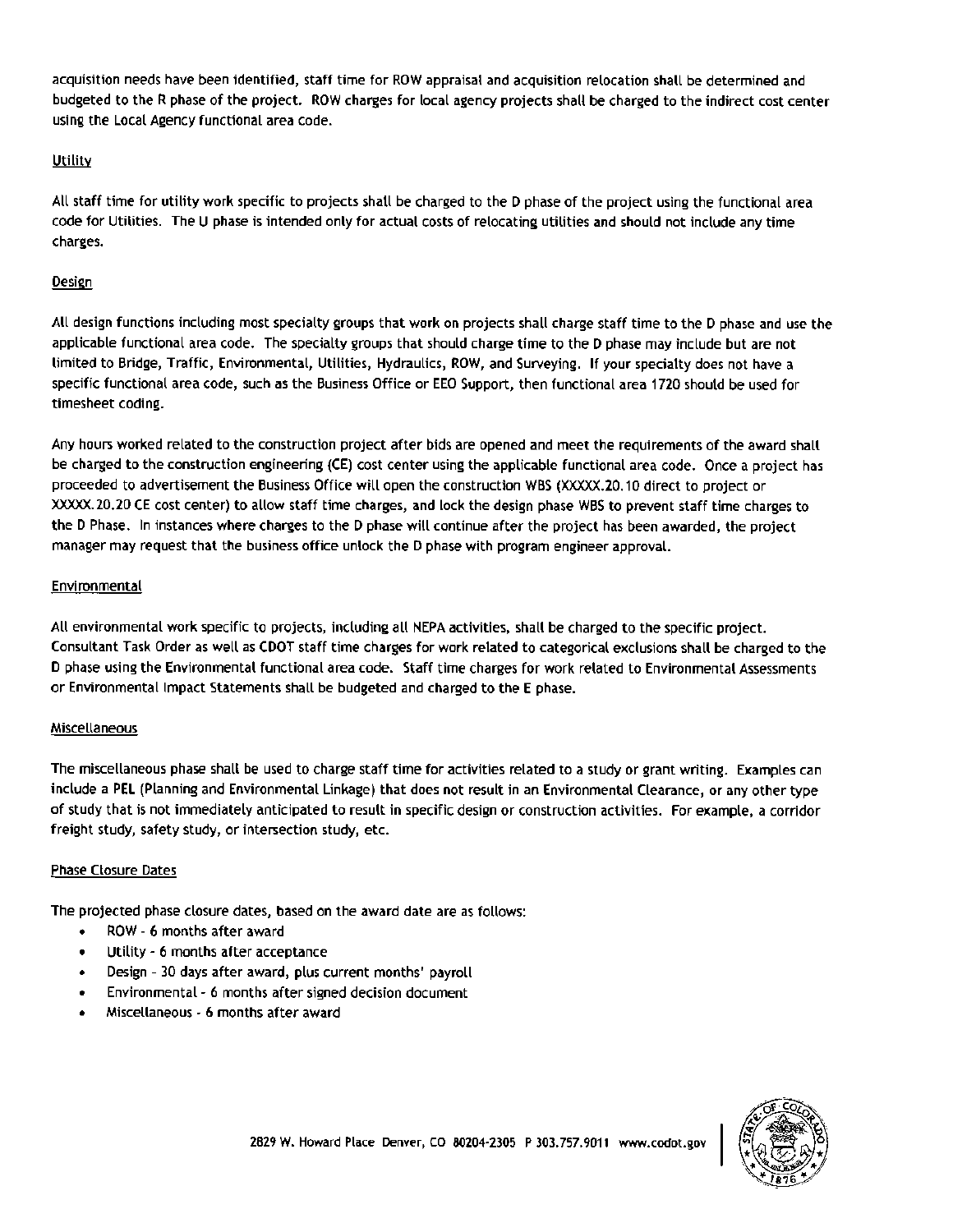- Construction 6 months after acceptance
- Approval by the program engineer is required if a closed phase is to be reopened to facilitate cost charging.

A couple of other critical dates to keep in mind are as follows:

- All expenses must be entered within 60 days after the FHWA end date for the phase. Please note, these expenses must be incurred within the project start and end dates to be valid.
- All projects must be closed within **<sup>1</sup>**year of project acceptance.

#### **PART** II **(CONSTRUCTION PHASE AND CONSTRUCTION ENGINEERING ACTIVITIES DIRECTLY CHARGEABLE TO PROJECTS}**

#### Construction - C Phase (Non-Construction Engineering)

C phase hours that are not eligible to be charged to the CE cost centers shall be charged direct to project. The most common examples include construction engineering (CE) on Bridge Enterprise **(BE)** projects, CE on emergency response projects, and design services occurring after the Design Phase has closed. AU other staff time spent working on projects shall be charged to the CE cost centers.

#### Construction Engineering (CE) Cost Center

The base costs that are eligible for construction engineering (CE) are charged to the CE cost centers. Each Program Area has two CE cost centers, one for internal charges and *one* for external charges. CDOT Staff charging to a CE cost center shall include both the internal CE cost center code and the project WBS element, (XXXX.2O.20) when entering their time using the applicable functional area code. Consultant Task Orders used for construction management should be charged to the Program Area's External CE cost center, and the Project WBS element noted in the encumbrance. All charges in the CE cost centers are subsequently allocated to projects on a daily basis through the allocation process, and consist of the following:

- Construction engineering personal services costs
- Reproduction and cost per test allocations, as appropriate
- Payment of consultant billings for construction engineering
- Advertising cost of Notice of Final Settlement

In more **detail,** the following sub-classifications of construction engineering costs are to be charged to the construction engineering (CE) cost centers using the applicable functional area code:

- Any hours worked related to the construction project after a project is authorized by FHWA and advertised to allow for time charges related to project showings and mandatory pre•bid meetings, as well as any coordination with CE & Inspection consultants prior to bid opening and award.
- Field Engineering and Inspection: Salaries, salary additives, expenses, materials, supplies, and other costs incurred for work performed on the job site or at the plant by the resident engineer and other staff assigned to the project. This includes staff work checking of evaluations, dimensions, and quantities, staking, computation of quantities and periodic reports.
- Consultant (third party) CE Payment: Consultant CE encumbrances and payments are coded to the appropriate regional external CE cost center if the project is eligible for CE allocation.
- Office Engineering: Salaries, salary additives, materials, supplies and other costs incurred for work performed in checking shop drawings, checking pay items, making plan revisions, checking change orders, performing project reviews, authorizing contract payments and other district and central office efforts, including that of clerical staff and finals administrators, relative to specific project determination.